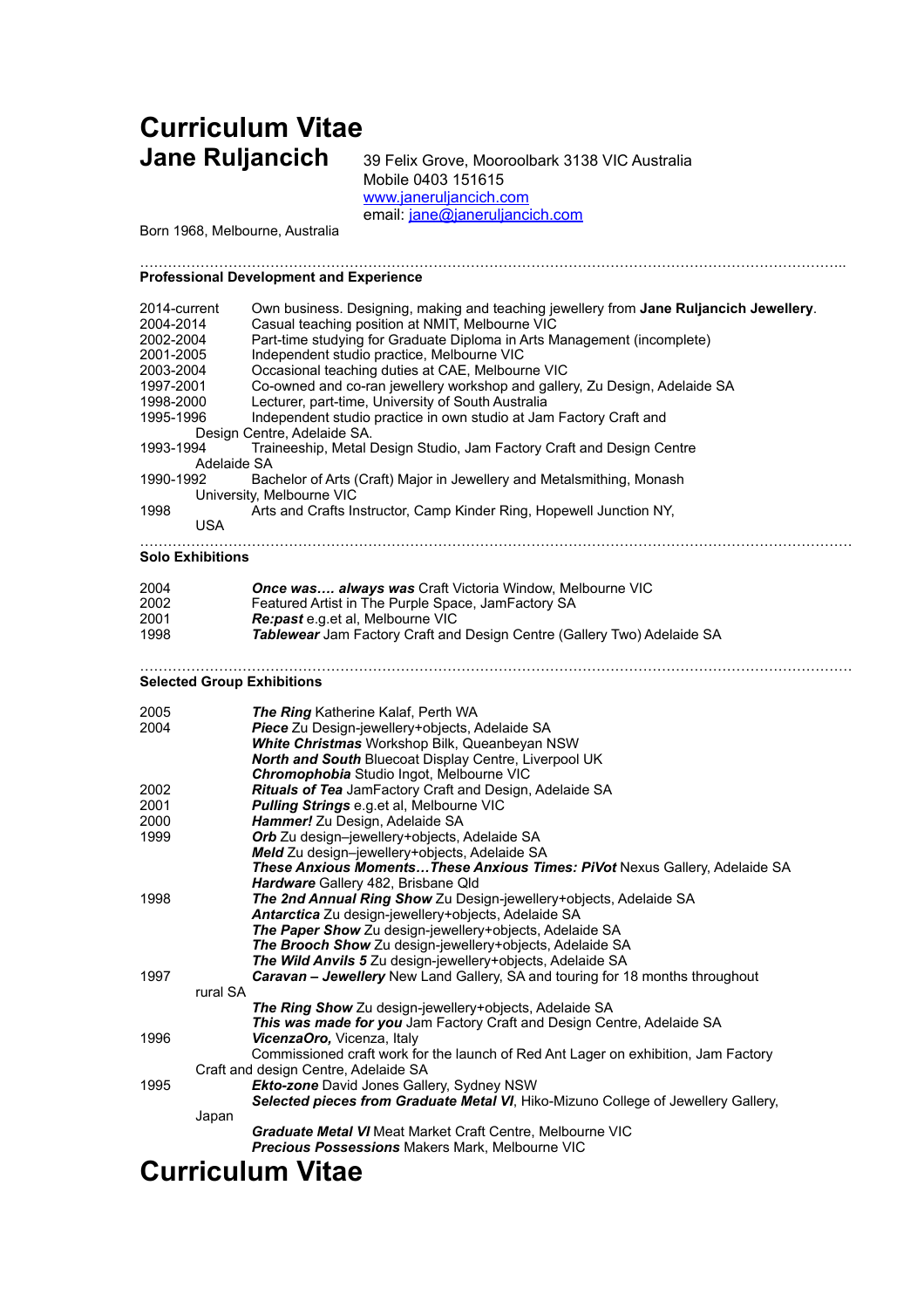**Jane Ruljancich** 39 Felix Grove, Mooroolbark 3138 VIC Australia Mobile 0403 151615 [www.janeruljancich.com](http://www.janeruljancich.com) email: <u>jane@janeruljancich.com</u>

| Page 2                                                       |                                                                                                                                                                                                                                                                                                                                                                                                                                                            |  |
|--------------------------------------------------------------|------------------------------------------------------------------------------------------------------------------------------------------------------------------------------------------------------------------------------------------------------------------------------------------------------------------------------------------------------------------------------------------------------------------------------------------------------------|--|
|                                                              | <b>Exhibitions (cont.)</b>                                                                                                                                                                                                                                                                                                                                                                                                                                 |  |
| 1994                                                         | Sensorium 1 Sensoria, Melbourne VIC<br>Celebrate! Jam Factory 21st Birthday Show Adelaide SA<br>2nd National Contemporary Jewellery Award Griffith Regional Gallery, NSW                                                                                                                                                                                                                                                                                   |  |
| 1993                                                         | New Marks: Designs for the Future Makers Mark, Melbourne VIC<br>Exeter seize the Light Exeter Hotel, Adelaide SA                                                                                                                                                                                                                                                                                                                                           |  |
| 1992                                                         | Directions - Cutlery 1992 National touring exhibition at High Court of Australia,<br>Canberra; RMIT Gallery, Melbourne; Jam Factory, Adelaide.<br>Surface Tension Monash University, Melbourne VIC<br>Third Ernst Leviny Silver Exhibition Buda, Castlemaine VIC<br>Mornington Peninsula Craft Event Mornington VIC                                                                                                                                        |  |
| 1991                                                         | <b>Essential Accessories (Jewellers and Metalsmiths Group of Vic annual group</b><br>exhibition) RMIT, Melbourne VIC                                                                                                                                                                                                                                                                                                                                       |  |
|                                                              | <b>Curatorial Experience</b>                                                                                                                                                                                                                                                                                                                                                                                                                               |  |
| 2000<br>1997                                                 | <b>Comfort</b> CraftSouth, Adelaide SA<br>This was made for you Gallery One, Jam Factory Craft & Design Centre, Adelaide SA                                                                                                                                                                                                                                                                                                                                |  |
|                                                              | <b>Workshop Participation</b>                                                                                                                                                                                                                                                                                                                                                                                                                              |  |
| 2003<br>1999<br>1993<br>1992<br>1990                         | Hydraulic Pressing for Jewellers (2 day) Apecs, Vic<br>Eyewear with Brian Adams (5 day) University of South Australia<br>Collaborations, co-ordinated by Craft Council of South Australia<br>Design workshop (5 days) with Franz Joseph Bette at RMIT, VIC<br>Forging (2 day) with Karl Millard, Monash University, VIC                                                                                                                                    |  |
| <b>Commissions</b>                                           |                                                                                                                                                                                                                                                                                                                                                                                                                                                            |  |
| 1996                                                         | Craft Council of SA food and wine calendar Feast (commission with Maggie Beer)                                                                                                                                                                                                                                                                                                                                                                             |  |
|                                                              | <b>Grants/Awards</b>                                                                                                                                                                                                                                                                                                                                                                                                                                       |  |
| 2000<br>2000<br>1998<br>1997<br>1995<br>1994<br>1992<br>1991 | Pat Corrigan Artists Grant<br><b>CraftSouth Small Grant</b><br>Australia Council Development Grant<br>ArtsSA Project Grant (for Zu design)<br>SA Department for the Arts and Cultural Development Project Grant<br>SA Department for the Arts and Cultural Development Grant to attend RMIT Design<br><b>Winter School</b><br>Tool Traders Award (top of graduating year)<br>JMGV Annual Award for Jewellery and Metalsmithing for First (eating utensils) |  |
|                                                              | <b>Selected Publications</b>                                                                                                                                                                                                                                                                                                                                                                                                                               |  |
| 2001                                                         |                                                                                                                                                                                                                                                                                                                                                                                                                                                            |  |
|                                                              | Vogue, July, p.48                                                                                                                                                                                                                                                                                                                                                                                                                                          |  |

2001 Australian Style, June, p.17 1998 Object, no.4/98, p.28 *The Constancy of Objects: the anthromorphism of Tablewear* by Stephanie Radok Vogue Living, March, Hotshop p.24 1997 Adelaide Review, November p.30

# **Curriculum Vitae**